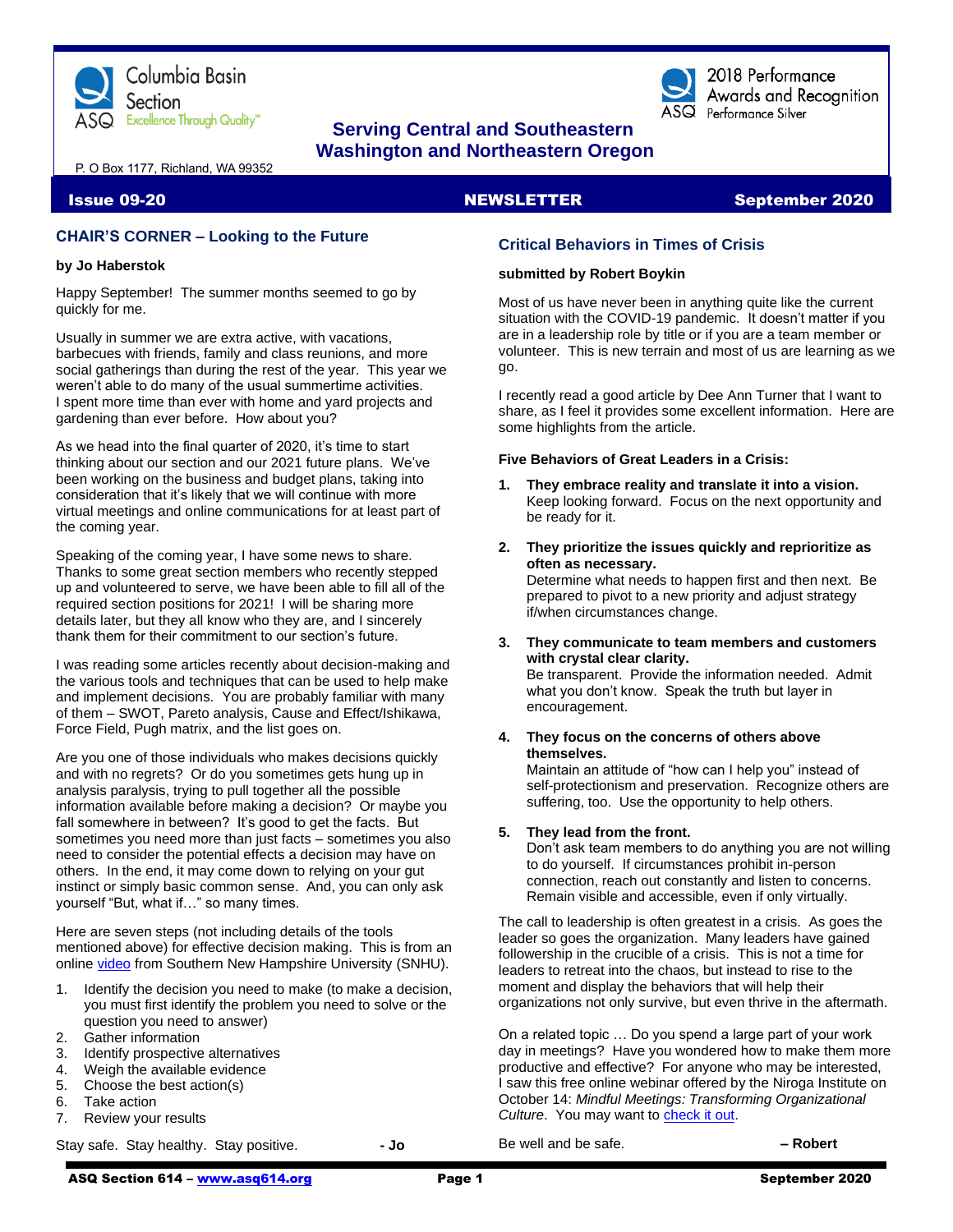

# **Invitation from ASQ San Gabriel Section September 16, 2020 Virtual Meeting**



2018 Performance Awards and Recognition

# **DATE**

**Wednesday, September 16, 2020**

**This is a virtual/online meeting. Meeting information and instruction for how to join the meeting will be provided 24 hours before the event.**

**Time: 6:30 PM – 8:00 PM PDT**

**Cost: Free for ASQ members and non-members**

To register for this online/virtual meeting, click [here.](https://www.eventbrite.com/e/2020-09-asq-san-gabriel-valley-monthly-meeting-tickets-116689907655)

# **Attendance at this meeting earns 0.5 RUs toward ASQ recertification.**

NOTE: Be sure to use the same email address to join the virtual meeting as you use when registering in order to receive the RUs. You must register for the event and join virtually to receive RUs.

For more information about the San Gabriel ASQ Section, click [here.](https://my.asq.org/communities/events/item/241/60/2041)

For more information about our local Columbia Basin ASQ section and future upcoming events: [www.asq614.org/](http://www.asq614.org/)

# **eAuditing Fundamentals: Introduction to Virtual Audits**



# **Tatiana Miranda Principal Supplier Quality Development Engineer Nutrilite**

When you talk with a group about remote auditing—or eAudits— you often hear two opposite, strong sides. Some auditors are vehemently opposed to the practice, while others are open to the idea (per JP Russell, author of *Auditing in Virtual Environments*, ASQ Quality Progress, January 2011.)

The obvious great benefit of eAuditing is more efficient use of resources, while the biggest enemy has been the lack of face-to-face interaction with the auditee and the environment. During the current COVID pandemic, these kinds of eAudits are now being looked at as a "must" since most companies are not authorizing travel, and regulations in different countries all over the world are also impeding travel at this time.

To help clarify about eAudits, Tatiana will present basic information on eAudits, resources collected from ASQ, and will offer some tips on pre-work and performance of eAudits. Attendees will:

- Learn what an eAudit is
- Learn five steps to prepare for an eAudit
- Learn two methods for operational view during an eAudit
- Acquire a checklist for implementation of eAudits in their organization

*About the speaker: Tatiana Miranda is a Principal Supplier Quality Development Engineer at Nutrilite, located in Buena Park, CA. She currently supports the Functional Foods & Beverage categories, as well as specialty dietary supplement suppliers. She has held numerous positions in different industries including Fresh and Frozen Seafood, Bottled Water, Beer, Soft Drinks & RTE Refrigerated Products; she also has experience in supporting and implementing FSMA, FSVP ISO 9000, 14000, 22000, BRC and NSF standards. Prior to Nutrilite, Tatiana worked as the Quality Manager with Sabra Dipping Company and was a Packaging Quality Engineer for SAB-Miller Breweries. Tatiana has a B.S. in Food Engineering, specializing in Biomaterials & Food Processing and a Master's Degree in Food Science. She is an ASQ CFSQA, a PCQI Lead Instructor, a HACCP Trainer, and an adjunct faculty member at Chapman University where she teaches "FSN 505 Food Safety and Quality Assurance" for graduate students. She also consults for a few local food and beverage business in SoCal and Arizona.*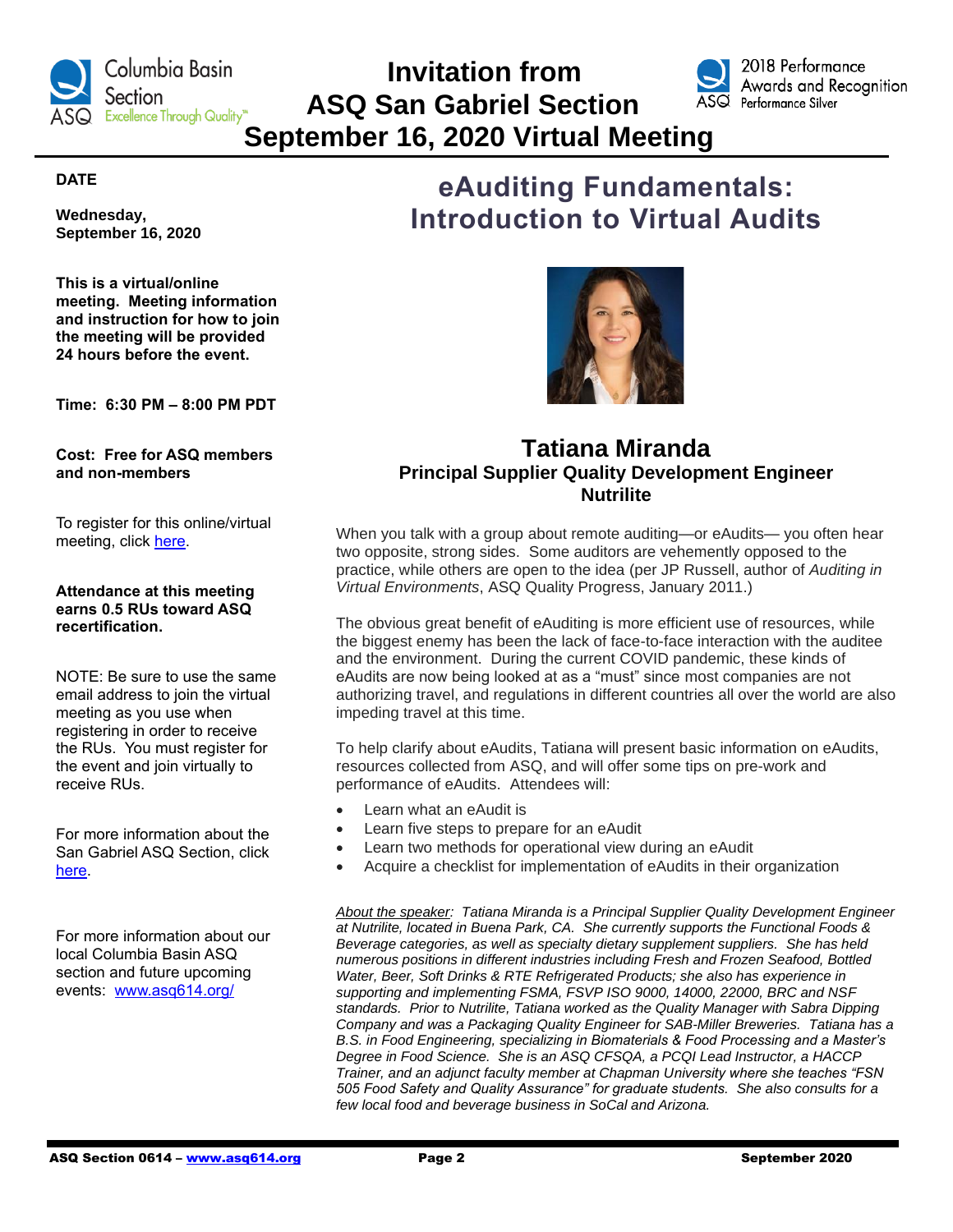

# **Invitation from ASQ Greater Houston Section ASQ Performance Silver September 17, 2020 Virtual Meeting**



# **DATE:**

**Thursday, September 17, 2020**

**This is a virtual/online meeting. Meeting information and instruction for how to join the meeting will be provided 24 hours before the event.**

**Time: 6:00 PM – 7:00 PM PDT**

**Cost: Free for ASQ members and non-members**

To register for this online/virtual meeting, click [here.](https://my.asq.org/communities/events/item/214/60/2179)

#### **Attendance at this meeting earns 0.5 RUs toward ASQ recertification.**

NOTE: Be sure to use the same email address to join the virtual meeting as you use when registering in order to receive the RUs. You must register for the event and join virtually to receive RUs.

For more information about the Greater Houston ASQ Section #1405, click [here.](https://my.asq.org/communities/home/214)

For more information about our local Columbia Basin ASQ section and future upcoming events: [www.asq614.org/](http://www.asq614.org/)

# **Modeling and Reducing Variation in Design and Manufacturing**



# **Bryan Dodson Executive Engineer for SKF**

Engineers are taught to create designs that meet customer specifications. When creating these designs, the focus is usually on the nominal values rather than variation.

We need designs that are insensitive to variability in the inputs; for example, an engineer choosing nominal values for the resistors in a voltage divider that minimize the variation of the output voltage. Much of the literature on robustness is dedicated to experimental techniques, particularly Taguchi techniques. Taguchi techniques advocate using experiments with replications to estimate variation. The goal is to optimize the signal-to-noise ratio where the signal is the nominal output and the noise is the variation of the output.

Mathematical formulas based on derivatives to determine system variation based on input variation and knowledge of the engineering function will be presented in this virtual event, along with animations to allow for a user-friendly presentation. If the function is unknown, experimental techniques may be used to empirically estimate a function. These techniques work equally well for designing.

*About the speaker: Currently Executive Engineer for SKF, Bryan Dodson has 30 years of leadership in product development and manufacturing. Prior to joining SKF, he held the positions of Senior Director Corporate Quality & Continuous Improvement for Collins & Aikman and Senior Manager of Quality & Reliability Engineering with global responsibility for Visteon. Dr. Dodson has authored several books including: Probabilistic Design for Optimization and Robustness for Engineers, the Reliability Engineering Handbook, Practical Accelerated Testing, and Weibull Analysis: with Software. Dr. Dodson has also developed several software packages including the Reliability & Maintenance Analyst which is the standard for NASA. He is an ASQ fellow, an SAE fellow, a licensed professional engineer, an ASQ certified quality engineer, and an ASQ certified reliability engineer.*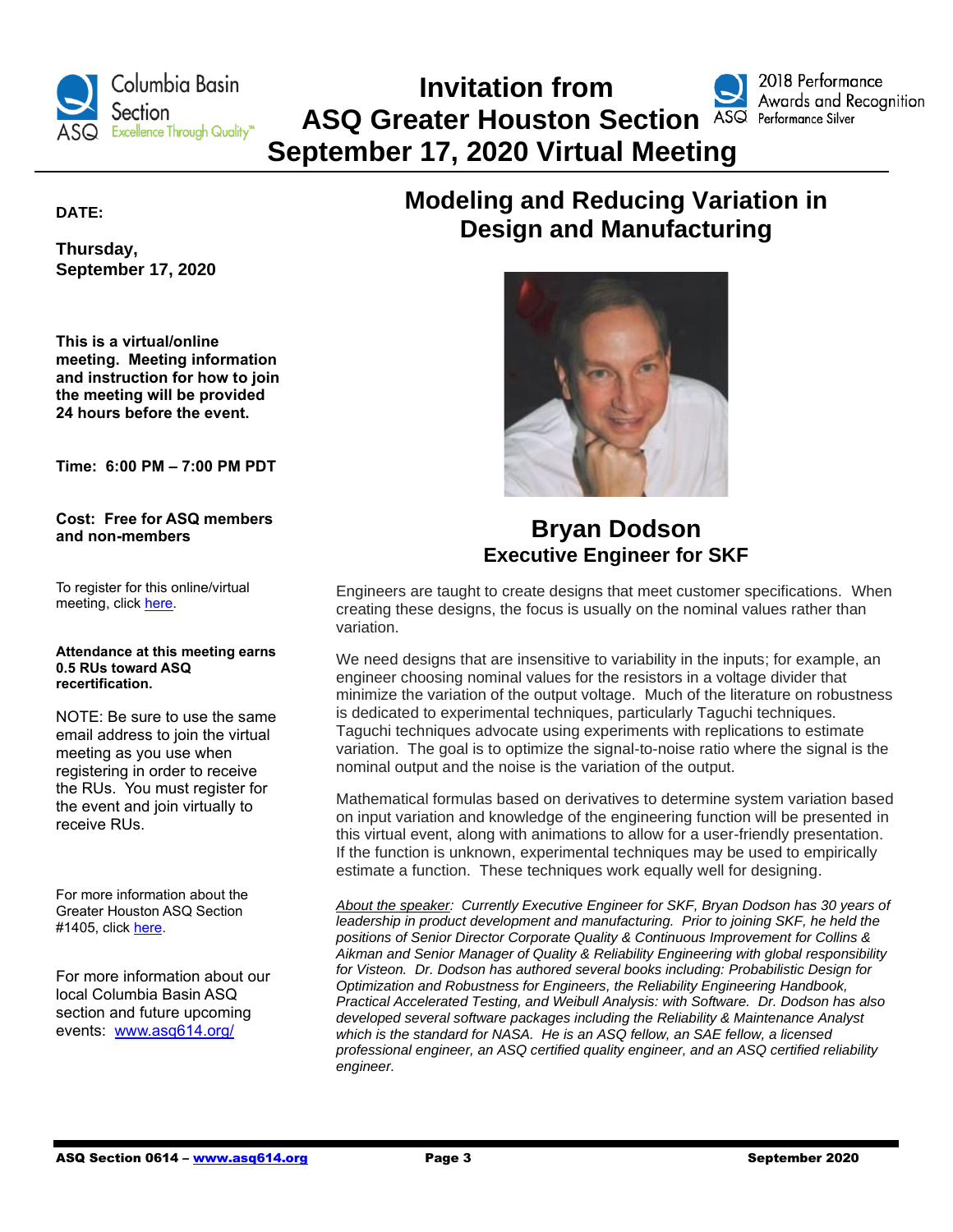# **SEPTEMBER MEMBER GIFTS – QUALITY 4.0**

We are all facing a lot of challenges at this time. Many organizations are dealing with global disruptions, from pandemics to economic turmoil. These and other challenges make it more important than ever to understand and embrace Quality 4.0 and its technologies. And, while not easy, this is a great opportunity for quality professionals to play key roles in leading important initiatives, educating others and helping their organizations continue to thrive and be successful.

This month's free gifts for ASQ members include:

- **A Free Audiobook and E-Book Sampler** including *The Digital Helix: Transforming Your Organization's DNA to Thrive in the Digital Age* and *Connected, Intelligent, Automated: The Definitive Guide to Digital Transformation and Quality 4.0*
- **Multiple Expert Webcasts** covering how to become a digital transformation leader, developing the critical Quality 4.0 skill of complex problem solving, and best practicing for restarting your shop floor, and more
- **ASQTV Videos** including *Quality 4.0: Positioning for Future Success, Implementing Quality 4.0 and Finding New Quality Careers,* and *Leading Robotic Process Automation and Lean Six Sigma*
- **Downloadable Articles and Resources** covering a range of Quality 4.0 and digital transformation topics and methods.

Access your free gifts by September 30 by clickin[g here.](https://secure.asq.org/perl/msg.pl?prvurl=http://asq.org/membership/members/gift/?utm_campaign=marketing%5FSeptemberMemberGift%5F090120&utm_medium=email&utm_source=email)

# **SIGN UP AND ENGAGE WITH myASQ**

### **by Jo Haberstok**

Calling all Columbia Basin ASQ members - Have you signed up for myASQ yet?

I have noticed that not very many of our section members have taken the few minutes needed to sign up for our section's [myASQ Community.](https://my.asq.org/communities/home/235) We post information about upcoming events there on a regular basis, and you will also find a discussion area where you can share with other members about what you would like to see offered at future section meetings/events, etc.

The myASQ platform offers members accessible, timely and relevant solutions, meaningful networking, and interaction with like-minded quality professionals. It is a centralized, online source designed to support members in learning and using quality tools. You can access information from the many ASQ divisions/forums as well.

If you have an ASQ.org account, you automatically have access to my.asq.org through the same log-in; on your first visit to my.asq.org, you will need to log in to be recognized.

One of the key benefits of the entire myASQ community is the ability to expand your network and connect with others. The member directory and connections are exclusive member benefits. Other benefits include access to all the ASQ sections and divisions, ASQ news, and discussions on a number of quality-related topics.

If you haven't already done so, please sign up and check out our myASQ Community soon.

# **ASQ QUALITY 4.0 VIRTUAL SUMMIT**

### **September 28-30 – Virtual Event**

By aligning quality practices with the digital environment, Quality 4.0 connects people to machines and machines to data.

Companies that successfully navigate a digital transformation see significant value chain improvements across customer satisfaction, operational efficiency, and company culture, but the number of enterprises currently embracing Quality 4.0 remains low.

The reason? Drafting a successful Quality 4.0 plan can be complicated, with many quality professionals unsure or even unaware of the tools required to frame out the project. What's more, most Quality 4.0 initiatives are typically led by IT or engineering departments rather than quality teams, preventing effective change from the ground up.

At the 2020 Quality 4.0 Virtual Summit, quality professionals and organizations will learn how to map a surefire digital transformation strategy and become architects of a resilient, successful project that is built to last. This year's event features new offerings, including:

- A Quality 4.0 101 workshop to preview key concepts and terms, identify shifts in quality practitioner job descriptions and roles, and demonstrate how 4.0 elements can be applied to an organization
- Concurrent sessions addressing disruptive technology and impacts to an enterprise, the future of the quality professional, ways to leverage quality within a company's transformation and Quality 4.0 adoption use cases
- Opportunities for networking and engagement with quality professionals from an array of industries including manufacturing, automotive, aerospace, medical and healthcare, college and university, food and drug, chemical and process, design, energy and environmental, government, audit and more

Cost for the Summit is \$499 for ASQ members, \$99 for ASQ student members, and \$599 for non-members. For more information and to register, click [here.](https://asq.org/conferences/quality-4-0/about)

# **QUOTE OF THE MONTH**

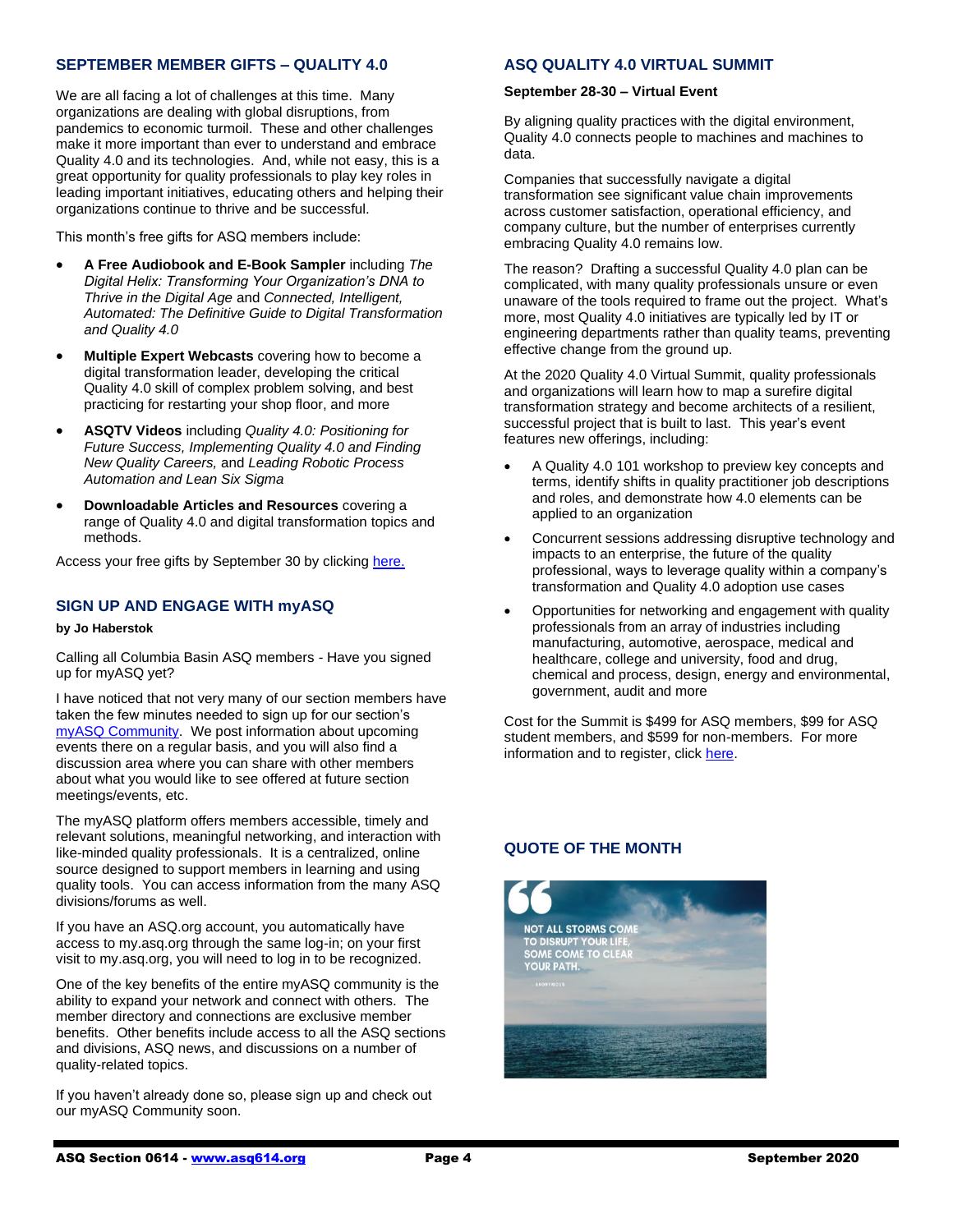# **CREATING YOUR SHOT - Business Insights from Magic Johnson**

# **September 17 at 10 am PDT**

This special webinar, sponsored by UPS, features NBA legend Earvin "Magic" Johnson and Gerard Gibbons, UPS President of Small Business and U.S. Marketing. Magic will share his keys to success in both basketball and business. They will also discuss what businesses can do to overcome the challenges of the coronavirus pandemic and come through even stronger.

- Hear insights on how Magic Johnson has overcome obstacles in his basketball and business careers and how those lessons can apply to your business
- Learn about the quality that Magic Johnson believes is most important for success on the court and in business

To sign up for this free webinar, click [here.](https://solutions.ups.com/Magic-Johnson-webinar-ussp-page.html?WT.mc_id=EML_MKTO_102304)

# **ISO 45001 VERSUS OSHA AND COR**

### **Live Webinar – September 29**

What are the differences and where do they align? **ISO 45001** is the new global standard for occupational health and safety, and we have seen increased adoption of the standard since it was published in March 2018. **OSHA** is The Occupational Safety and Health Administration, an agency of the United States Department of Labor. OSHA's mission is to assure safe and healthy working conditions for working men and women by setting and enforcing standards and by providing training, outreach, education and assistance. The Certificate of Recognition program **(CORTM)** is a Canadian occupational health and safety accreditation program that verifies a fully implemented safety & health program which meets national standards.

These programs all promote the health and safety of workers, which is especially critical now as we work through the COVID-19 pandemic. But what are the differences between the programs and where do they align? A comparison of ISO 45001, OSHA, and COR may provide valuable information to employers looking to select and or improve upon the health and safety framework best suited to their businesses.

This free one-hour webinar, on September 29 at 11 am PDT, is sponsored by **BSI** (British Standards Institution). It will provide the following:

- Overview of the ISO 45001 requirements and clauses, and integration with other ISO standards, such as ISO 9001 and ISO 14001
- Why leadership commitment and worker participation are vital to the success of any health and safety system
- Hazard and Risk identification and control
- Performance Evaluation and Continual Improvement of the system
- The differences between ISO 45001, OSHA, and COR and how they align and can be used together to fortify your health and safety program

To register or to learn more, click [here.](https://page.bsigroup.com/l/73472/2020-09-09/tq7y1y?utm_source=pardot&utm_medium=email)

# **SEPTEMBER IS NATIONAL SUICIDE PREVENTION & AWARENESS MONTH**

A mental illness is a condition that affects a person's thinking, feeling or mood. Such conditions may affect someone's ability to relate to others and function each day. Each person will have different experiences, even people with the same diagnosis.

Treatments for mental illness vary by diagnosis and by person. Getting a diagnosis is an important first step. There is no "one size fits all" treatment.

Visit th[e website](https://nami.org/Home?fbclid=IwAR2LD-X7rpWSu8TUOP7sJ5FT0sYz2dHFHLUDokl57orTAUr0_EjHRHRMnEY) of the National Alliance on Mental Illness (NAMI) for information about suicide, including warning signs, risk factors and more.

If you or someone you know is in crisis or struggling with suicidal thoughts, call the National Suicide Hotline at 1-800-273-TALK (8255) or text NAMI to 741-741 to be connected to a free, trained crisis counselor on the Crisis Text Line. In an emergency, call 911.

# **THREE RIVERS COMMUNITY FOUNDATION OPENS APPLICATIONS FOR NONPROFIT GRANT PROGRAM**

# **Applications due September 25**

If you know of any charitable organizations in Benton or Franklin Counties that may be interested, please be sure to share this with them. Nonprofits that provide services in either county can apply for a grant from Three Rivers Community Foundation (3RCF) to support their programs and services. This annual grant program has given over \$5.2 million back to the communities since 2004; in 2019, almost \$83,000 in grants was distributed to 28 nonprofits.

As a community foundation, 3RCF is charged with holding and investing funds for various donors and organizations and distributing the proceeds of those investments for charitable purposes. While some of the distributions are directed by donors, 3RCF maintains an unrestricted fund to support an annual application-based grant program.

The application process is open now with a deadline of September 25th. All funding decisions will be made by the 3RCF Board of Directors. Funds will be distributed in November. To access the application and to review grant guidelines, visit [http://3rcf.org/non-profits/how-to-apply-fora](http://r20.rs6.net/tn.jsp?f=001eAGy-2i8JNafKmNHkRb8EcRwtgyvXKUxGvcdt_3rWDQak2wYU4pWs9Da9hOIwJVN8qWtkdBFymJfB7lpihilYb6K_pMthWoKyBbnNEY2vpksJOz10fCtgRfa2SANRXgzZLqAjOagXaiWVG-7GtbMfINbM3Ek7OHusYXHFDKNXu9RNrhSTOm1S7coy7F-vb3d&c=nzGhLokfs2eqHTESTKSYg2aEWaErHMqcqFsacaozmGWmG2MbSLPZmQ==&ch=BtA4hSC8Iwh2J1OLeY-eYDgQ_1Q3IM0usJITJ9Hg-YVOwNSYFeq9cg==)[grant/.](http://r20.rs6.net/tn.jsp?f=001eAGy-2i8JNafKmNHkRb8EcRwtgyvXKUxGvcdt_3rWDQak2wYU4pWs9Da9hOIwJVN8qWtkdBFymJfB7lpihilYb6K_pMthWoKyBbnNEY2vpksJOz10fCtgRfa2SANRXgzZLqAjOagXaiWVG-7GtbMfINbM3Ek7OHusYXHFDKNXu9RNrhSTOm1S7coy7F-vb3d&c=nzGhLokfs2eqHTESTKSYg2aEWaErHMqcqFsacaozmGWmG2MbSLPZmQ==&ch=BtA4hSC8Iwh2J1OLeY-eYDgQ_1Q3IM0usJITJ9Hg-YVOwNSYFeq9cg==)

Has your email address changed? Help us keep you informed of Columbia Basin ASQ events and information by updating your contact information and email preferences at [http://www.asq.org/.](http://www.asq.org/) Log in and click "My Account" to update your membership record. You can add or make email, address and phone changes in the "Contact" tab, and then click on the "email preferences" tab to be sure you are subscribed to receive future Section communications.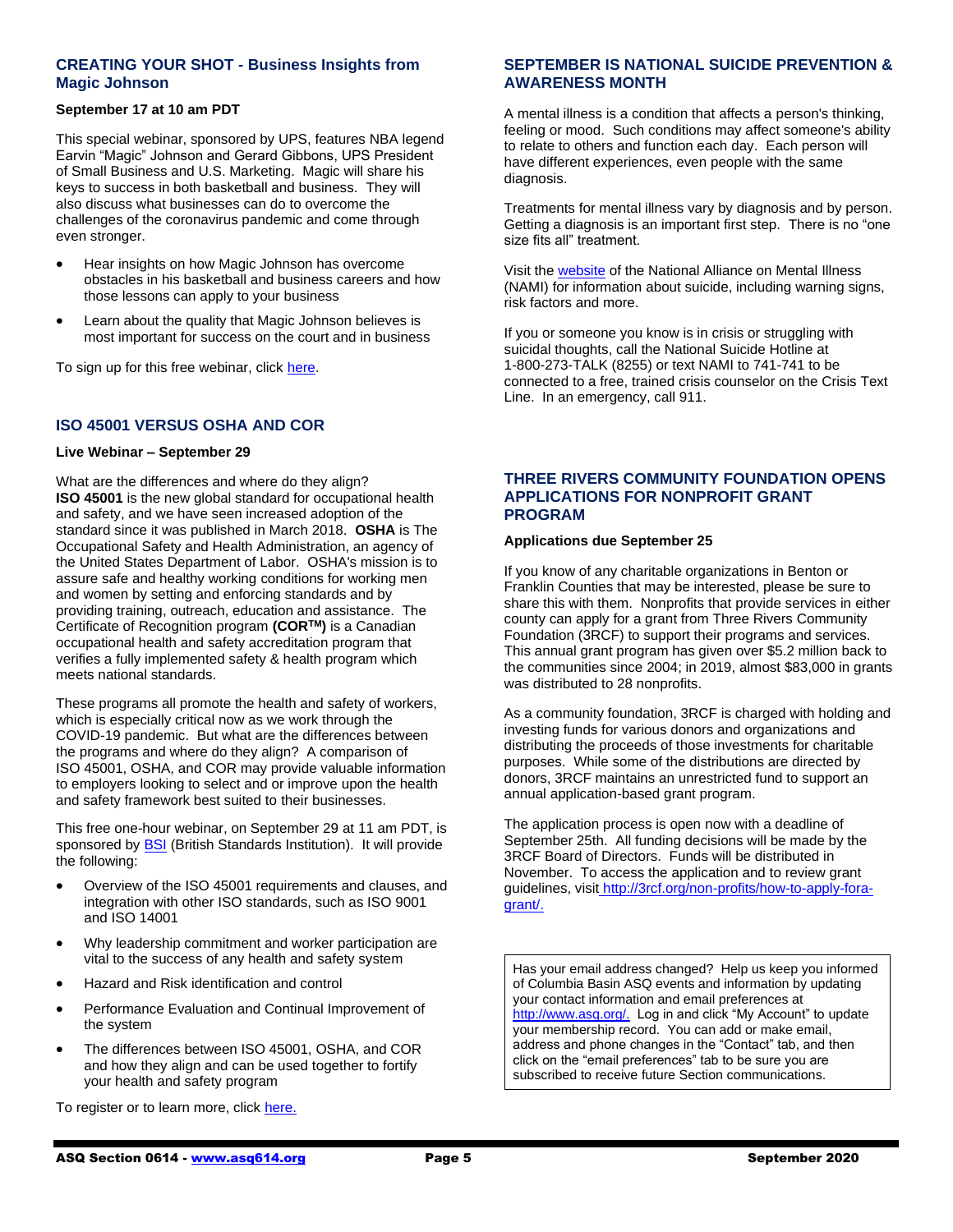# **HYGIENE GIVEAWAY EVENT SEPTEMBER 26**

### **Tri-City Union Gospel Mission in Pasco**

We may not always think about some basic items in our homes as being hardship items for others - items such as shampoo, laundry soap, diapers, and toothpaste. The folks at the Mission see these needs on a daily basis and want to help meet them.

This is the first event of this kind for the Mission. On September 26 from 2pm to 3pm they will be providing basic hygiene supplies for those in need at their facility at 221 S. 4<sup>th</sup> Avenue in Pasco.

If you would like to get involved in supporting this and future events like it, please consider making a donation of some of the following items:

- shampoo
- conditioner
- toothbrushes/toothpaste
- deodorant/body soap
- diapers and baby wipes (all sizes)
- formula (unopened)
- toilet paper
- paper towels
- home cleaning products and laundry soap

Volunteer opportunities will also be available. Check their [Facebook page](https://www.facebook.com/TriCityUnionGospelMission) or [website](https://tcugm.org/) for more information.

# **FALL FUN**

Here's another little test to see who really reads the newsletter each month – and mostly just to have some fun.

For the first three (3) section members who respond back with all the correct words circled (scan or take a photo) to [0614asq@gmail.com](mailto:0614asq@gmail.com) by September 21, you will win a gift card.

# **Autumn Season**



Play this puzzle online at : http://thewordsearch.com/puzzle/59614/

# **HPRCT VIRTUAL CONFERENCE**

### **September 29 – October 1**

HPRCT was initially organized in 2003 as the Human Performance, Root Cause and Trending Association. In 2019 they formally changed the name to the HPRCT Association. Their mission is to provide a collaborative setting for participants to share concepts and best practices related to continuous improvement initiative – including human performance improvement, data analysis, root cause analysis, corrective action and other organizational effectiveness assessment tools and techniques.

HPRCT's goal is a safe and highly reliable world through event prevention and organizational learning. Whether the interest is in manufacturing, healthcare, energy, power generation or oil and gas, there are practitioners ready to share information to guide the journey, and inspiration to fuel it.

Their first virtual conference is being held September 29 through October 1. They have hand-picked six excellent and diverse speakers who will bring industry knowledge to their presentations. Each day will feature two speakers – one in the morning and one in the afternoon. Between the morning and afternoon sessions, attendees will be broken into discussion groups to review and reflect on the session subject matter. There will also be vendors, with short videos of products and services.

Of note: One of the conference presenters is Steve Prevette, our section's webmaster. Steve will share information on "The Essence of Trending" on September 29.

Cost for the conference is \$100 for any one day or \$250 for all three days. For more information, click [here.](https://www.hprct.org/virtual-conferences)

# **MARK YOUR CALENDAR – ANNUAL SIGN BENEFIT OCTOBER 22**

The mission of SIGN Fracture Care International (SIGN) is to give the injured poor access to fracture surgery by donating orthopaedic education and implant systems to surgeons in developing countries. Years ago, SIGN developed an innovative implant system for treating patients in low-resource hospitals. This system can be used without expensive x-ray imaging or electricity.

SIGN empowers surgeons. They build sustainable orthopaedic capacity in low and middle-income countries by educating local surgeons to care for and treat patients in their home communities.

They provide healing to the injured poor around the world. SIGN Surgery enables people with severely broken bones to walk within one week of surgery.

Help heal the injured poor by supporting SIGN during their annual benefit event on October 22. Hear the latest news from SIGN Surgeons, bid on awesome live auction items, and raise your virtual paddles to help SIGN reach their goal. For more information, clic[k here.](https://www.signfracturecare.org/events)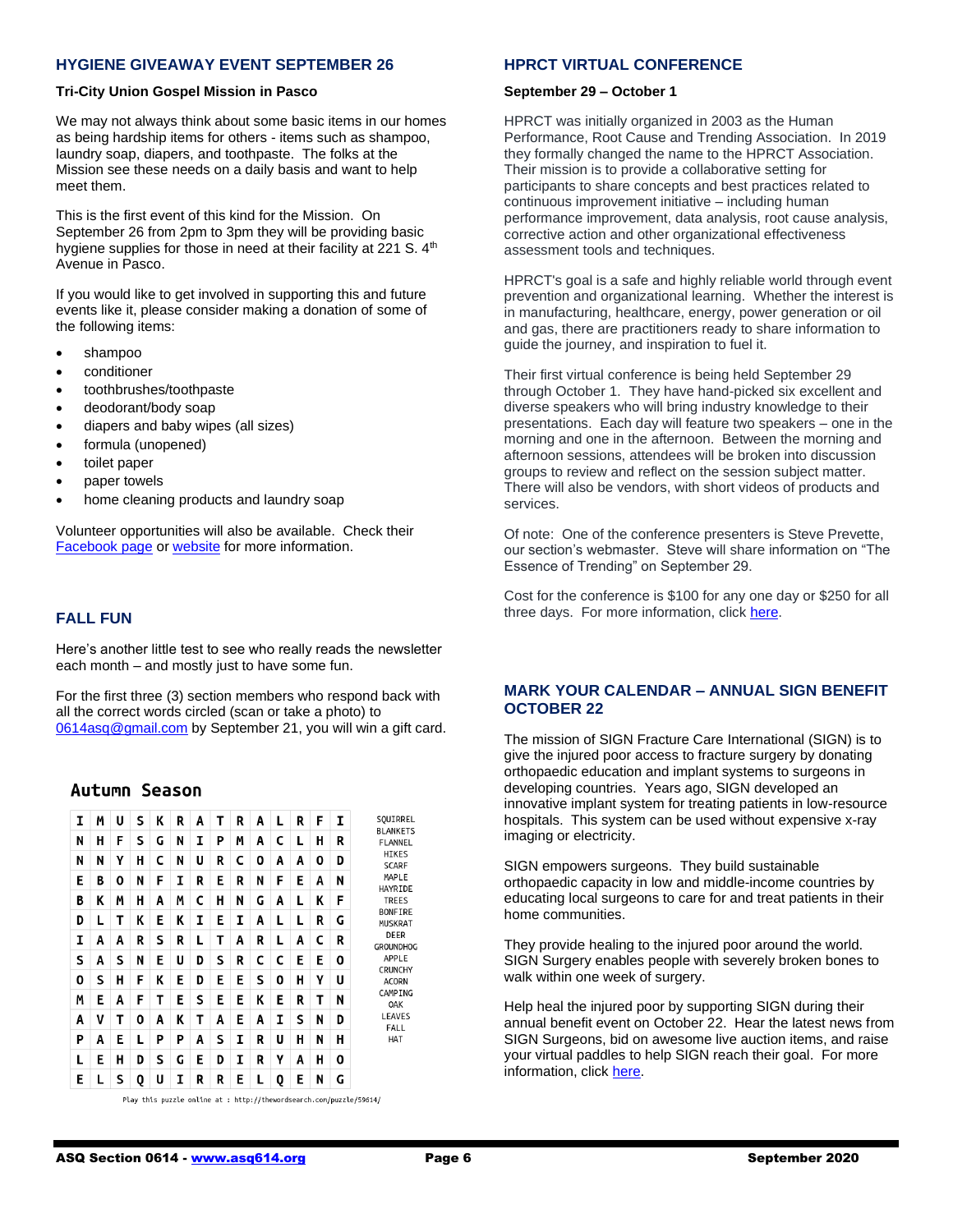# **PACIFIC REGIONAL QUALITY CONFERENCE – NOVEMBER 6 & 7**

**Recover Stronger with Quality:** *Surviving a drastic change while balancing organizational complexities using Innovation, Risk Management, Quality Principles, and Technology*

Introducing the first Pacific Region Quality Conference (PRQC). (Our Columbia Basin Section is part of the Pacific Region.) The mission is to provide a forum for like-minded professionals to share their ideas and learn from workshops and presentations resulting in enhancements to personal development and business acumen, building on the foundation of quality.

Spread the word among co-workers, friends, or anyone you know that might benefit from attending this event. With a selection of workshops on Friday, an impressive slate of speakers on Saturday, and networking opportunities throughout, there will be valuable takeaways for everyone.

- **NextGen**: Quality tools and methodologies are helpful to a successful career in Quality. Learn how to utilize quality tools within your industry, understand the Quality Management System requirements for different industries and promote quality culture within your organization through innovative approaches.
- **Management Excellence**: Organizations can build a cultural foundation that encourages innovation, reduces risk, and creates an enterprise-wide commitment to quality at every level. Leverage proven techniques and practices that have made fellow quality professionals successful by using industry benchmarks, leadership skills and emotional intelligence.
- **The Enthusiasts**: Explore leading-edge approaches to quality program implementation and get insight into how industry frontrunners leverage best practices, emerging technologies, and advanced tools to enhance results.
- **Digital Disruptions**: Understand and translate the business process requirements into an integrated, scalable, universally accessible, and light on resource needs is critical in today's Quality environment. Get a taste for some of the leading IoT implementation options that aid in all aspects of business data and process management needs as well as how they help you claim conformance to industry standards.

Cost is \$35 for the Friday workshop, \$35 for the Saturday conference, or \$60 for both. For more information and to get registered for the workshop, conference or both, click [here.](http://pacificregionconference.com/program-and-pricing/)

# **Publication Information**

This newsletter is published on a regular basis to inform members and potential members about Columbia Basin ASQ activities and other news/information that may be of value to quality professionals. To be considered for the next newsletter, input must be received by the 10th of the month.

# **OCTOBER IS DISTRACTED DRIVING AWARENESS MONTH - TAKE THE PLEDGE!**

On a typical day, more than 700 people are injured in distracted driving crashes. Talking on a cell phone – even hands-free – or texting or programming an in-vehicle infotainment system diverts your attention away from driving. Keep yourself and others around you safe and #justdrive.

Distracted Driving Awareness Month, typically observed in April, was postponed until October this year because of the COVID-19 pandemic. But we shouldn't need a specially designated month to drive safely and to encourage others to do the same.

Help make our roadways and everyone who uses them safer. Sign up to receive free materials (posters, fact sheets, social media posts and more) and share them with your work colleagues, friends and family. Click [here](https://safety.nsc.org/ddam?utm_campaign=COM%20562702&utm_medium=email&_hsmi=94446566&_hsenc=p2ANqtz-_Ibys-CfkqjUx0Hv9DEPb7E9-vJuGnv469ZSQwkZxa0PRavIHVxkxOiW8Ho7ruAfsK5eN-QcACFwzS778zJNylr285GA&utm_content=94446566&utm_source=hs_email) for more information.

AND … Commit to driving distraction free by taking the National Safety Council's **Just Drive** pledge.

# **The Just Drive Pledge:**

I pledge to Just Drive for my own safety and for others with whom I share the roads. I choose to not drive distracted in any way – I will not:

- Have a phone conversation handheld, hands-free, or via Bluetooth
- **Text or send Snapchats**
- Use voice-to-text features in my vehicle's dashboard system
- Update Facebook, Twitter, Instagram, Vimeo or other social media
- Check or send emails
- Take selfies or film videos
- Input destinations into GPS (while the vehicle is in motion)
- Call or message someone else when I know they are driving

Take the Pledge [here.](https://safety.nsc.org/ddam-pledge-donation?utm_campaign=COM%20562702&utm_medium=email&_hsmi=94446566&_hsenc=p2ANqtz--ag6x1y9NmpAf60l1JtP1bFGCpTD3iNAJwj3E8aKhcJw0qlUncrL-MzhvUHe6Hyh7Ma3KpyKB48ywk9qJ1xuHbsnQyPA&utm_content=94446566&utm_source=hs_email) Thanks to a partnership with The Zebra, the nation's leading insurance comparison site, The Zebra will donate \$1 for every pledge taken and match 100% of every donation made, up to \$5,000, through November 6 to support NSC work to keep everyone safe on the road.